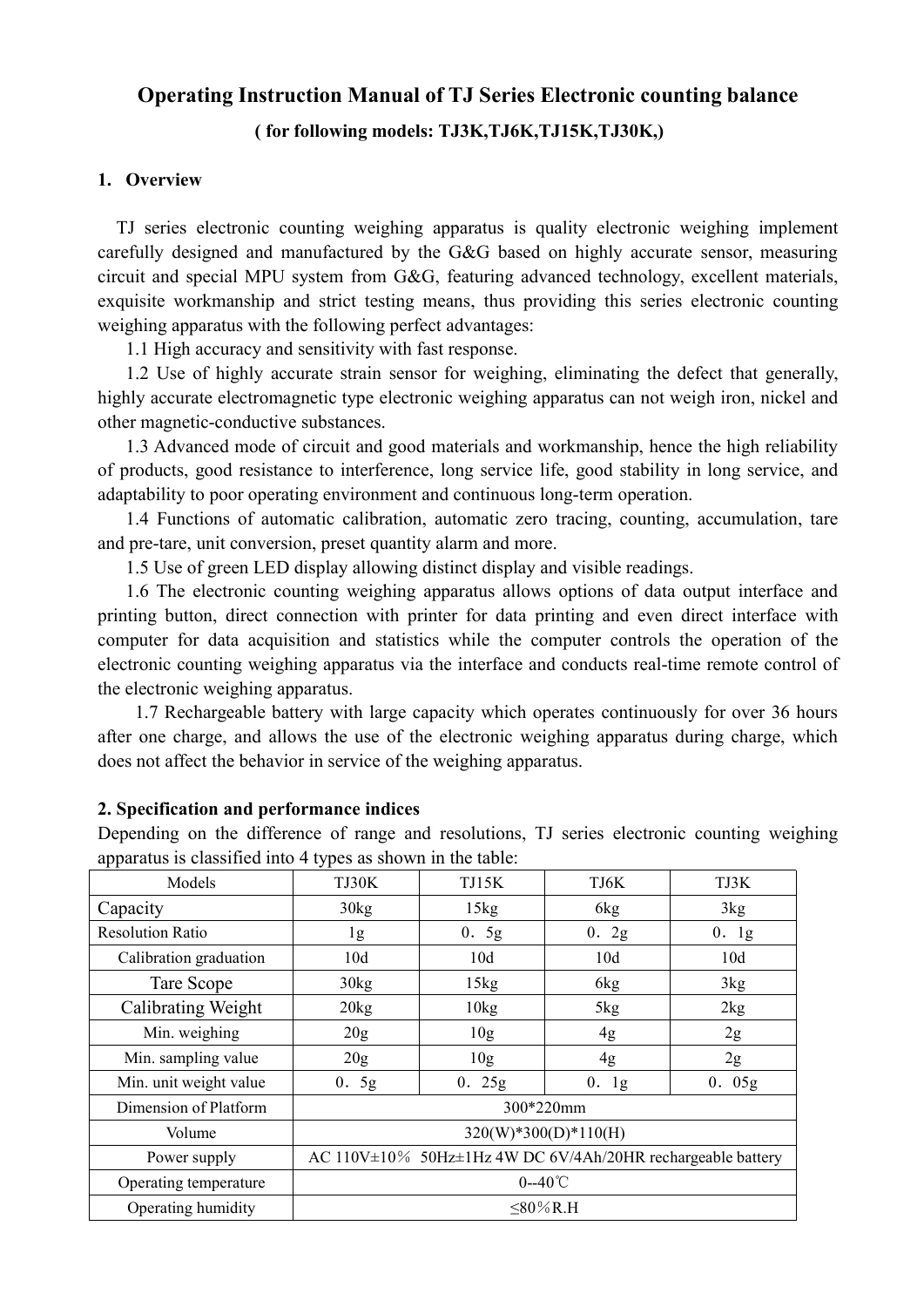3. Operating method<br>3.1 Prior to the use of the electronic weighing apparatus that has been just pu<br>aid idle for long time, power should be switched on for battery charging ar<br>3.1 Prior to the use of the electronic weight **Operating method**<br>3.1 Prior to the use of the electronic weighing apparatus that has been just purchased or<br>laid idle for long time, power should be switched on for battery charging and leveling.<br>Tune-on the power switch erating method<br>
Prior to the use of the electronic weighing apparatus that has been just purchased or<br>
laid idle for long time, power should be switched on for battery charging and leveling.<br>
Tune-on the power switch and t Prior to the use of the electronic weighing apparatus that has been just purchased or laid idle for long time, power should be switched on for battery charging and leveling. Tune-on the power switch and the weight display Fracting method<br>
Prior to the use of the electronic weighing apparatus that has been just purchased or<br>
laid idle for long time, power should be switched on for battery charging and leveling.<br>
Tune-on the power switch and **Example 15**<br> **Prior to the use of the electronic weighing apparatus that has been just purchased or**<br> **Prior to the use of the electronic weighing apparatus that has been just purchased or**<br> **Tune-on** the power switch and **Operating method**<br>
3.1 Prior to the use of the electronic weighing apparatus that has been<br>
aid idle for long time, power should be switched on for battery cha<br>
Tune-on the power switch and the weight display window dis<br> **Example 12.1**<br> **Prior** to the use of the electronic weighing apparatus that has been just purchased or laid idle for long time, power should be switched on for battery charging and leveling.<br>
Tune-on the power switch and **method**<br>
the use of the electronic weighing apparatus that has been just purchased or<br>
for long time, power should be switched on for battery charging and leveling.<br>
The power switch and the weight display window displays Fracting method<br>
Prior to the use of the electronic weighing apparatus that has been just purchased or<br>
laid idle for long time, power should be switched on for battery charging and leveling.<br>
Tune-on the power switch and

- 
- method<br>
the use of the electronic weighing apparatus that has been just purchased or<br>
for long time, power should be switched on for battery charging and leveling.<br>
The power switch and the weight display window displays " method<br>
the use of the electronic weighing apparatus that has been just purchased or<br>
for long time, power should be switched on for battery charging and levening.<br>
The meoner switch and the weight display window displays method<br>the use of the electronic weighing apparatus that has been just purchased or<br>for long time, power should be switched on for battery charging and leveling.<br>The power switch and the weight display window displays "F-method<br>of the use of the electronic weighing apparatus that has been just purchased or<br>for long time, power should be switched on for battery charging and leveling.<br>"and then "0" after holding for a period of time. Prior t method<br>
or the use of the electronic weighing apparatus that has been just purchased or<br>
e for long time, power should be switched on for battery charging and leveling.<br>
n the power switch and the weight display window di of the use of the electronic weighing apparatus that has been just purchased or<br>for long time, power should be switched on for battery charging and leveling.<br>In the power switch and the weight display window displays "F--b the use of the electronic weighing apparatus that has been just purchased or<br>for long time, power should be switched on for battery charging and leveling.<br>The power switch and the weight display window displays "F----1" Iaid idle for long time, power should be switched on for battery charging and leveling.<br>
Tune-on the power switch and the weight display window displays "F---1" to<br>
"F----9" and then "0" after holding for a period of time. n the power switch and the weight display window displays "F----1" to " and then "0" after holding for a period of time. Prior to the use, switch on the cord or 15 minutes of varming-up.<br>
If the weight display deviates fro " and then "0" after holding for a period of time. Prior to the use, switch on the or IS minutes of warming-up.<br>
If the weight display deviates from the zero with nothing on the weighing<br>
platform, press the "TARE" key to for 15 minutes of warming-up.<br>
If the weight display deviates from the zero with nothing on the weighing<br>
platform, press the "TARE" key to reset the weight display to zero.<br>
If the weight of the article for which the pack If the weight display deviates from the zero with nothing on the weighing<br>platform, press the "TARE" key to reset the weight display to zero.<br>If the weight of the article for which the packaging is to be removed is<br>unknown If the weight display deviates from the zero with nothing on the weighing<br>platform, press the "TARE" key to reset the weight display to zero.<br>If the weight of the article for which the packaging is to be removed is<br>unknown If the weight display deviates from the zero with nothing on the weighing<br>platform, press the "TARE" key to reset the weight display to zero.<br>If the weight of the article for which the packaging is to be removed is<br>unknown platform, press the "TARE" key to reset the weight display to<br>3.2.2 If the weight of the article for which the packaging is<br>unknown, place the packaging container on the weighing pla<br>weight display is stable before pressin 3.2.2 If the weight of the article for which the packaging is to be removed is unknown, place the packaging container on the weighing platform, wait iill the weight display is stable before pressing the "TARE" key. The ze unknown, place the packaging container on the weighing platform, wait till the weight display is stable before pressing the "TARE" key. The zero is displayed for the weight. Then place the article to be weight in the cont
	- weight display is stable before pressing the "TARE" key. The zero is displayed<br>for the weight. Then place the article to be weighed in the container. Now, the<br>weight window displays the net weight of the article. When the

for the weight. Then place the article to be weighed in the container. Now, the weight window displays the net weight of the article. When the article and its container are removed, the weight display window displays the weight window displays the net weight of the article. When the article and its container are removed, the weight display window displays the negative value of the weight of the outainer. Nevertheless, press the "TARE" key container are removed, the weight display window displays the negative value<br>of the weight of the container. Nevertheless, press the "TARE" key so that zero<br>is displayed for the weight. The versition required.<br>3.2.3 If the of the weight of the container. Nevertheless, press the "TARE" key so that zero<br>is displayed for the weight. The two there is the weight of the article for which the packaging is to be removed is known<br>(pre-tare), key-in is displayed for the weight.<br>3.2.3 If the veright of the article for which the packaging is to be removed is known<br>(pre-tare), key-in the weight (in g) of the container by means of number keys,<br>then press the "TARE" key a 3.2.3 If the weight of the article for which the packaging is to be removed is known (pre-tare), key-in the weight (in g) of the container by means of number keys, then the wind the wind the weight display window displays (pre-tare), key-in the weight (in g) of the container by means of number keys,<br>then press the "TARE" key and the weight display window displays the net<br>weight of the article excluding the weight of the container. Remove t then press the "TARE" key and the weight display window displays the net weight of the article excluding the weight of the container. Remove the article and container, the display window displays the negative value of the weight of the article excluding the weight of the container. Remove the article and container, the display window displays the negative value of the weight of the container. Nevertheless, preas the "TARE" key and the Pack and container, the display window displays the negative value of the weight of<br>the container. Nevertheless, press the "TARE" key and the Packaging Removal<br>function is canceled and zero is displayed for the weight.<br>Calibra the container. Nevertheless, press the "TARE" key and the Packaging Removal<br>function is canceled and zero is displayed for the weight.<br>Calibration<br>When laid idle for long time or just purchased, the electronic weighing app function is canceled and zero is displayed for the weight.<br>Calibration<br>Calibration is dide for long time or just purchased, the electronic weighing apparatus<br>should be subject to calibration. With nothing on the weighing Calibration<br>When laid idle for long time or just purchased, the electronic weighing apparatus<br>When laid idle for long time on the wighting paparatus (for 15 minutes or more) ,<br>press and hold the electronic weighing appara When laid idle for long time or just purchased, the electronic weighing apparatus<br>should be subject to calibration. With nothing on the weighing platform, fully warm<br>puble electronic weighing apparatus (for 15 minutes or should be subject to calibration. With nothing on the weighing platform, fully warm<br>up the electronic weighing apparatus (for 15 minutes or more) ,<br>press and hold the<br>"CE" key followed by pressing the "UNIT W.T." key and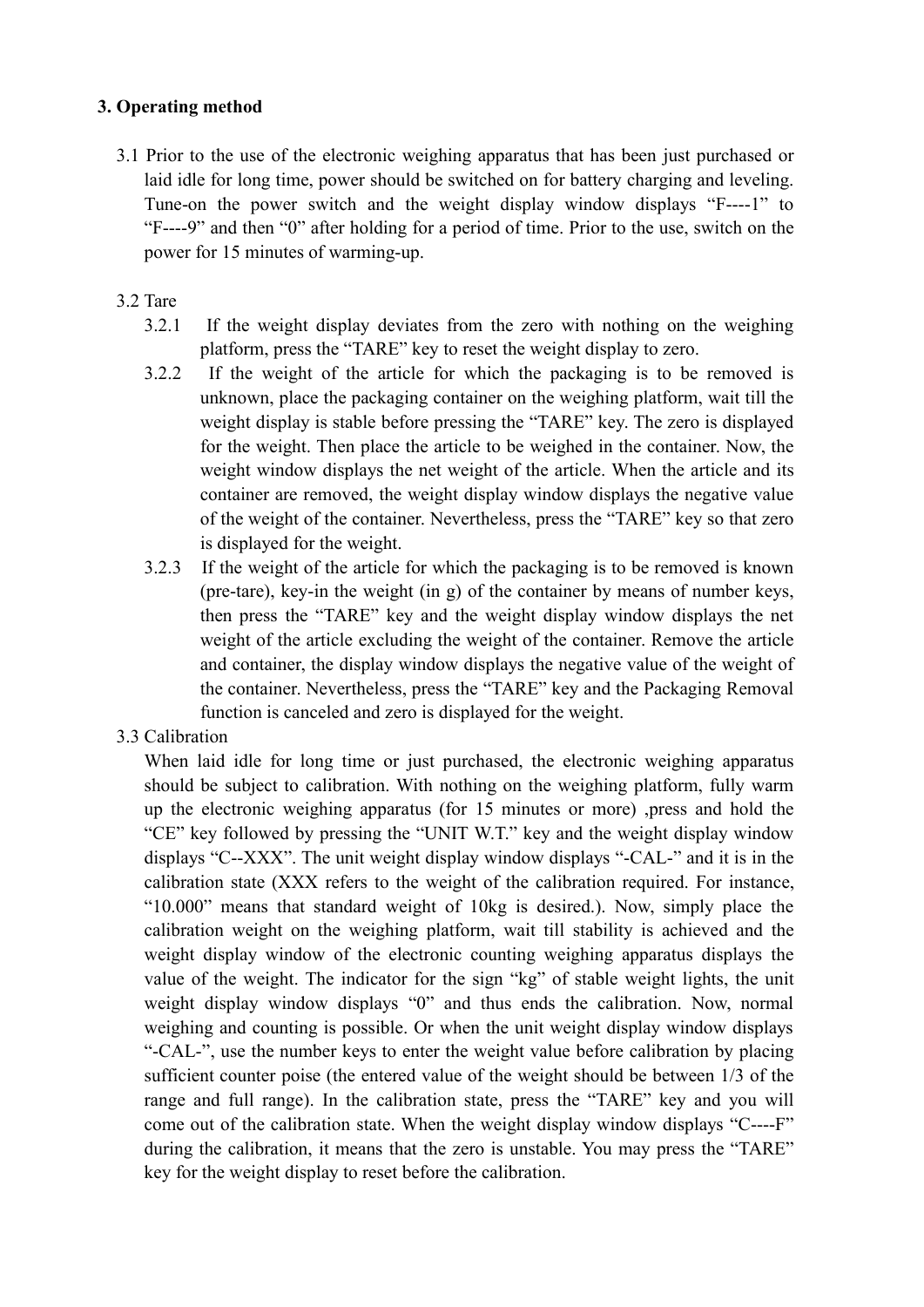- 3.4 Counting<br>3.4.1 When the unit weight of the article to be weighed is unknow<br>sampled on the weighing platform, key-in the quantity of th<br>press the "SMPL" key and the unit weight display window di<br>the article to be sample Counting<br>3.4.1 When the unit weight of the article to be weighed is unknown, place the article to be<br>sampled on the weighing platform, key-in the quantity of the article to be sampled,<br>press the "SMPL" key and the unit wei ing<br>When the unit weight of the article to be weighed is unknown, place the article to be<br>sampled on the weighing platform, key-in the quantity of the article to be sampled,<br>press the "SMPL" key and the unit weight display ing<br>When the unit weight of the article to be weighed is unknown, place the article to be<br>sampled on the weighing platform, key-in the quantity of the article to be sampled,<br>press the "SMPL" key and the unit weight display ing<br>When the unit weight of the article to be weighed is unknown, place the article to be<br>sampled on the weighing platform, key-in the quantity of the article to be sampled,<br>press the "SMPL" key and the unit weight display ing<br>When the unit weight of the article to be weighed is unknown, place the article to be<br>sampled on the weighing platform, key-in the quantity of the article to be sampled,<br>press the "SMPL" key and the unit weight display the unit weight of the article to be weighed is unknown, place the article to be sampled on the weighing platform, key-in the quantity of the article to be sampled, press the "SMPL" key and the unit weight display window d ing<br>When the unit weight of the article to be weighed is unknown, place the<br>sampled on the weighing platform, key-in the quantity of the article to<br>press the "SMPL" key and the unit weight display window displays the u<br>the Counting<br>3.4.1 When the unit weight of the article to be weighted is unknown, place the article to be<br>sampled on the weighing platform, key-in the quantity of the article to be sampled,<br>press the "SMPL" key and the unit w ing<br>When the unit weight of the article to be weighed is unknown, place the article to be<br>sampled on the weighing platform, key-in the quantity of the article to be sampled,<br>press the "SMPL" key and the unit weight display ing<br>when the unit weight of the article to be weighed is unknown, place the article to be<br>sampled on the weighing platform, key-in the quantity of the article to be sampled,<br>the "sYMPL" leve yand the unit weight disply win ing<br>
when the unit weight of the article to be weighed is unknown, place the article to be<br>
sampled on the weighing platform, key-in the quantity of the article to be sampled,<br>
press the "SMPL" key and the unit weight disp ing<br>
sing<br>
simpled on the weighing platform, key-in the quantity of the article to be sampled,<br>
sampled on the weighing platform, key-in the quantity of the article to be sampled,<br>
the article to be sampled, the unit veigh 3.4 Counting<br>3.4.1 When the unit weight of the article to be weighed is unknown, place<br>5.4.1 When the unit weight of the article to be weighted is unknown, place<br>5.1 weight and the unit weight display window displays the<br> Counting<br>3.4.1 When the unit weight of the article to be weighed is unknown, place the article to be sampled,<br>9.3.4.1 When the weighing platform, key-in the quantity of the article to be sampled,<br>press the "SMPL" key and Counting<br>
3.4.1 When the unit weight of the article to be weighted is unknown, place the article to be<br>
sampled on the weighing platform, key-in the quantity of the article to be sampled,<br>
press the "SMPL" key and the uni 3.4.1 When the unit weight of the article to be weighed is unknown, place the article to be sampled, on the winging platform, key-in the quantity of the article to be sampled, the article is the "SMPL" key and the unit we
	-
- 

sampled on the weighing platform, key-in the quantity of the article to be sampled, press the "SMPL" key and the unit weight display window displays the unit weight of the article to be sampled, the quantity display windo press the "SMPL" key and the unit weight display window displays the unit weight of<br>the article to be sampled, the quantity display window displays the quantity of the<br>article to be sampled, thus ends the sampling and it the article to be sampled, the quantity display window displays the quantity of the article to be sampled, thus ends the sampling and it is in the counting state. The larger the quantity of the article to be sampled, the m article to be sampled, thus ends the sampling and it is in the counting state. The larger the quantity of the article to be sampled, the more accurate the calculated unit weight value is.<br>3.4.2 When the unit weight of the the quantity of the article to be sampled, the more accurate the calculated unit weight<br>value is.<br>
3.4.2 When the unit weight of the article to be weighed is known, key-in the unit weight<br>
value of the article to be weigh value is.<br>3.4.2 When the unit weight of the article to be weighed is known, key-in the unit weight<br>value of the article to be weighed, then press the "UNIT W.T." key, (If no key is<br>pressed for entering after 5s when numbe 3.4.2 When the unit weight of the article to be weighed is known, key-in the unit weight<br>value of the article to be weighed, then press the "UNIT W.T." key, (If no key is<br>pressed for entering after 5 when numbers are keye value of the article to be weighed, then press the "UNIT W.T." key, (If no key is<br>pressed for entering after 5s when numbers are keyed in, the entered number in the<br>unit weight window is decmed as the unit weight value of pressed for entering after 5s when numbers are keyed in, the entered numit weight window is decemed as the unit weight value of the article to b and thus ends the setting and it is in the counting state.<br>3.5 Weight Accumu unit weight window is deemed as the unit weight value of the article to be weighed.)<br>
and thus ends the setting and it is in the counting state.<br>
Weight Accumulation<br>
Press the "M+" key to enter the accumulation state and and thus ends the setting and it is in the counting state.<br>Weight Accumulation<br>Press the "M<sup>++"</sup> key to enter the accumulation state and the accumulation indicator lights.<br>The max. number of operations for accumulation is Weight Accumulation<br>
Press the "M+" key to enter the accumulation is 99 and the nax. number to be displayed<br>
in the quantity display window is 99999. When weight data display is stable in the weight<br>
in the quantity displa Weight Accumulation<br>
Press the "M+" key to enter the accumulation state and the accumulation indicator lights.<br>
The max. number of operations for accumulation is 99 and the max. number to be displayed<br>
in the quantity disp Press the "M+" key to enter the accumulation state and the accumulation indicator lights.<br>The max. number of operations for accumulation is 99 and the max. number to be displayed<br>in the quantity display window is 99999. W The max. number of operations for accumulation is 99 and the max. number to be displayed<br>in the quantity display window is 99999. When weight data display is stable in the weight<br>display window, press the "M+" key and the display window, press the "M+" key and the weight display window<br>weight with the unit weight window displaying the accumulated num<br>the quantity display window displaying the total weight. After about 5s<br>counting state whe weight with the unit weight window displaying the accumulated number of operations and<br>the quantity display window displaying the total weight. After about 5s, you are again in the<br>counting state where the weight display w the quantity display window displaying the total weight. After about 5s, you are again in the counting state where the weight display window displays the current wight, the unit weight quantity. When the weight stiplay wi

counting state where the weight display window displays the current weight, the unit weight<br>window displays the unit weight and the quantity display window displays the current<br>quantity. When the weight display window disp view again the accumulated value. Press the "MC" key and you can<br>value and are out of the accumulation state.<br>3.6 Presetting of quantity<br>For counting, the upper limit can be preset. For each of the subseque<br>actuated when value and are out of the accumulation state.<br>
6. Presctting of quantity<br>
for counting, the upper limit can be preset. For each of the subsequent counting, alarm is<br>
actuated when this limit is exceeded and "--H--" flicker %.6 Presetting of quantity For connity, the upper limit can be preset. For each of the subsequent counting, alarm is economical when this limit is exceeded and "--H--" flickers in the unit weight display window. Key-in th

g).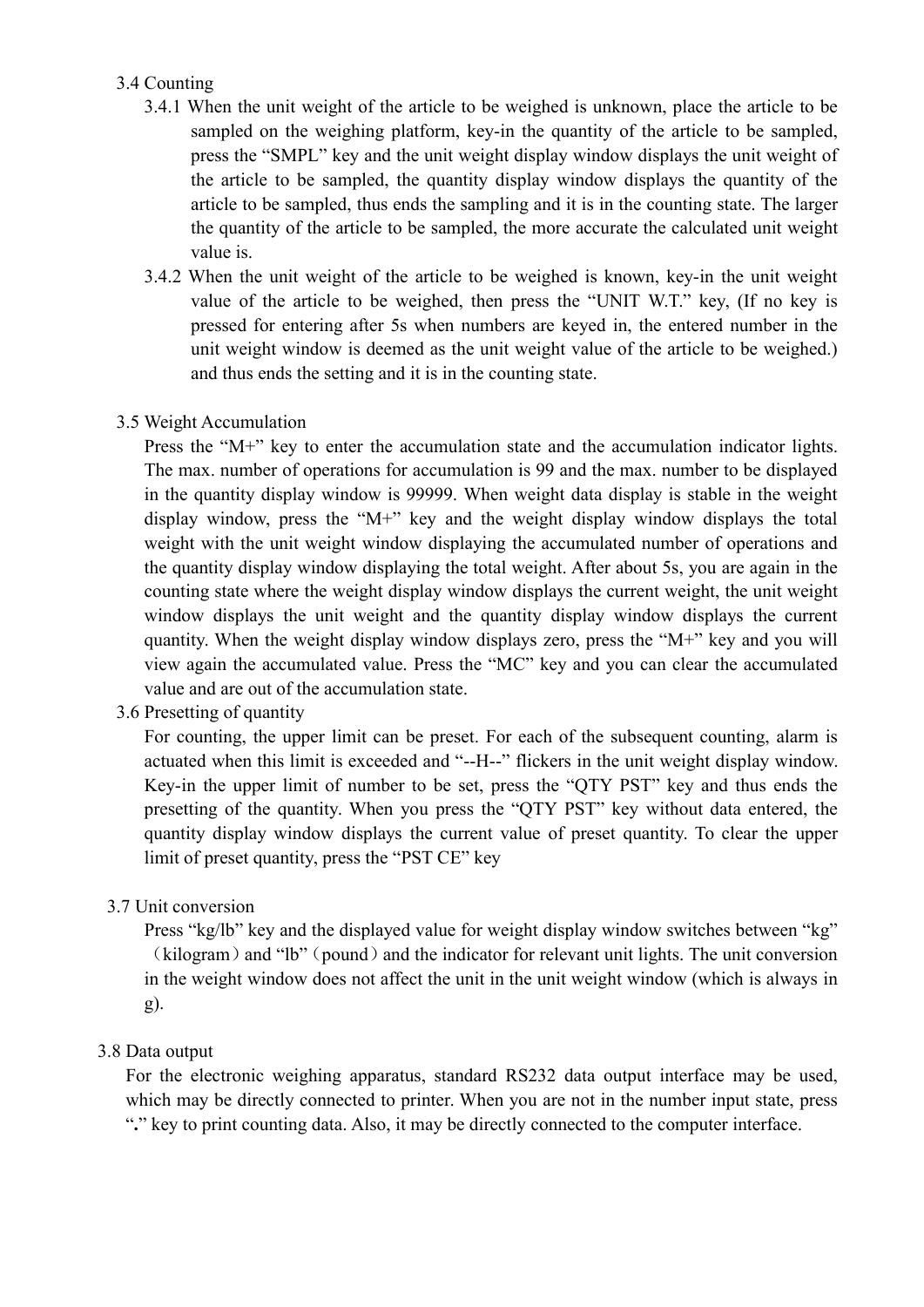|             | 4. Illustration of keys                                                                             |
|-------------|-----------------------------------------------------------------------------------------------------|
| $0-9$       | Keys for entering numbers                                                                           |
|             | In the number-entering state, it is a key for decimal. When not in the number-entering state, it is |
|             | the printing key.                                                                                   |
|             |                                                                                                     |
| CE          | In the number-entering state, it clears the entered numbers.                                        |
|             | When it is not in the number-entering state, press and hold the "CE" key followed by                |
|             | pressing the "UNIT W.T." key and you are in the calibration mode.                                   |
| <b>TARE</b> | In the number-entering state, press the "TARE" key, packaging pre-removal is provided for           |
|             | the current entered value.                                                                          |
|             | When it is not in the number-entering state, pressing the "TARE" key clears the current             |
|             | weight.                                                                                             |
|             | In the calibration state, press the "TARE" key and you are out of the calibration state.            |
| kg/lb       | The unit in the weight window between $kg($ or $g)$ and lb.                                         |
| <b>UNIT</b> | In the number-entering state, press the "UNIT W.T." key and the current entry is set as unit        |
| W.T.        | weight.                                                                                             |
| <b>SMPL</b> | In the number-entering state, press the "SMPI" key and the current entry is set as number of        |
|             | pieces.                                                                                             |
|             | To set the number of pieces, the displayed data in the weight field must be more than 0.            |
|             | Otherwise the set number of pieces is 0.                                                            |
| $M+$        | When the displayed data in the weight field is more than 0, accumulated weight value and            |
|             | value for number of pieces are re-established after the unit weight window displays the             |
|             | accumulated number of operations for 5s, and the next accumulation is possible only when            |
|             | the weight returns to 0.                                                                            |
| MC          | Allowing you to get out of the accumulation state and clear the accumulated value.                  |
| <b>QTY</b>  | In the number-entering state, press the "QTY PST" key to set the current entry as the upper         |
| <b>PST</b>  | limit of the quantity.                                                                              |
|             | When it is not in the number-entering state, the quantity window displays the preset quantity       |
|             | and returns after 5s.                                                                               |
|             |                                                                                                     |
|             | 5. Information displayed on the counting weighing apparatus                                         |
|             | 5.1 The weight field displays                                                                       |
| $F---1$     | Data exceeds the range of display.                                                                  |
| $F---2$     | Error in A/D conversion circuit                                                                     |
| $F---3$     | Indicating that keys are available                                                                  |
| $F---5$     | Indicating fault in the sensor                                                                      |
| $F---L$     | Zero of sensor signal is too low                                                                    |
| $F---H$     | Weight exceeds the range                                                                            |
| $C---F$     | Error in calibration. It is not at zero or the data are not stable during the calibration.          |
| $C---H$     | Error in calibration. Article is placed on the weighing platform or the zero of the sensor          |

| $M+$              | When the displayed data in the weight field is more than 0, accumulated weight value and      |
|-------------------|-----------------------------------------------------------------------------------------------|
|                   | value for number of pieces are re-established after the unit weight window displays the       |
|                   | accumulated number of operations for 5s, and the next accumulation is possible only when      |
|                   | the weight returns to 0.                                                                      |
| <b>MC</b>         | Allowing you to get out of the accumulation state and clear the accumulated value.            |
| <b>QTY</b>        | In the number-entering state, press the "QTY PST" key to set the current entry as the upper   |
| <b>PST</b>        | limit of the quantity.                                                                        |
|                   | When it is not in the number-entering state, the quantity window displays the preset quantity |
|                   | and returns after 5s.                                                                         |
|                   |                                                                                               |
|                   | 5. Information displayed on the counting weighing apparatus                                   |
|                   | 5.1 The weight field displays                                                                 |
| $F---1$           | Data exceeds the range of display.                                                            |
| $F---2$           | Error in A/D conversion circuit                                                               |
| $F---3$           | Indicating that keys are available                                                            |
| $F---5$           | Indicating fault in the sensor                                                                |
| $F---L$           | Zero of sensor signal is too low                                                              |
| $F---H$           | Weight exceeds the range                                                                      |
| $C---F$           | Error in calibration. It is not at zero or the data are not stable during the calibration.    |
| $C---H$           | Error in calibration. Article is placed on the weighing platform or the zero of the sensor    |
|                   | is too high during the calibration.                                                           |
| $E^{---}$         | Error in storing the calibration data. Service is possible only after re-calibration.         |
|                   |                                                                                               |
|                   | 5.2 The unit weight field displays the following information:                                 |
| $-CAL-$           | You are in the calibration state                                                              |
| $\equiv X \equiv$ | The displayed value is the number of operations for accumulation. The weight field            |

| -CAL-                   | You are in the calibration state                                                   |
|-------------------------|------------------------------------------------------------------------------------|
| $\vert \equiv X \equiv$ | The displayed value is the number of operations for accumulation. The weight field |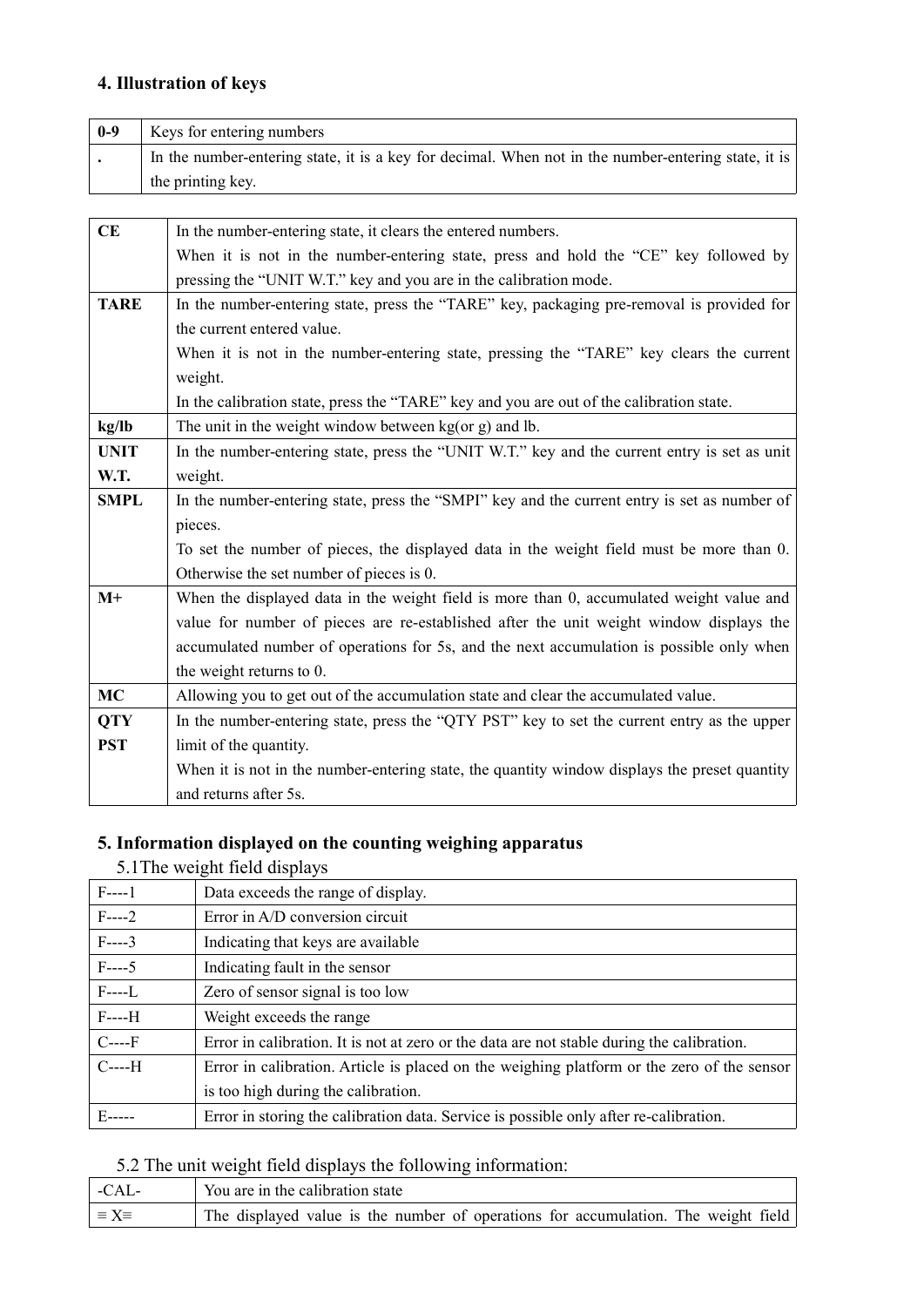|                | displays the total weight and the number-of-pieces field the total weight. |  |
|----------------|----------------------------------------------------------------------------|--|
| $\, {\rm H}$   | Meaning the preset quantity is exceeded and an audible warning is given.   |  |
|                | 5.3 The quantity field displays the following information:                 |  |
| $F--1$         | The value of the number-of-pieces exceeds the range of display             |  |
|                |                                                                            |  |
| 5.4 Indicators |                                                                            |  |
| kg(g)          | Lights when the data are stable. The current weight unit is in kg $(g)$    |  |
| 1 <sub>b</sub> | Lights when the data are stable. The current weight unit is in lb.         |  |

|                          | displays the total weight and the number-of-pieces field the total weight.                                              |
|--------------------------|-------------------------------------------------------------------------------------------------------------------------|
| H                        | Meaning the preset quantity is exceeded and an audible warning is given.                                                |
|                          |                                                                                                                         |
|                          | 5.3 The quantity field displays the following information:                                                              |
| $F--1$                   | The value of the number-of-pieces exceeds the range of display                                                          |
|                          |                                                                                                                         |
| 5.4 Indicators           |                                                                                                                         |
| kg(g)                    | Lights when the data are stable. The current weight unit is in kg $(g)$                                                 |
| lb                       | Lights when the data are stable. The current weight unit is in lb.                                                      |
| <b>SAMP</b> <sup>1</sup> | Lights when the total sampling amount is less than the min. sampling value.                                             |
|                          | Now, add the number of samples till the indicator is out. Set by re-sampling to                                         |
|                          | ensure the accuracy.                                                                                                    |
| <b>UNIT</b> <sup>1</sup> | Lights when the average or set unit weight is less than the min. unit weight                                            |
|                          | value. Now, the counting weighing apparatus remains serviceable but error may                                           |
|                          | happen during the counting. It is recommended that counting weighing<br>apparatus with high distinguishability is used. |
| Under-voltage            | Lights when the voltage of the battery is insufficient along with audible alarm,                                        |
|                          | charge the battery. Otherwise, the battery operates only 1-2 hours. The counting                                        |
|                          | weighing apparatus operates normally during the charge.                                                                 |
| Charging                 | Lights when the counting weighing apparatus is in the charging state. It takes                                          |
|                          | about 8 hours for one charge.                                                                                           |
| Fully charged            | Slowly lights when the counting weighing apparatus is under charge. When the                                            |
|                          | charging lamp dies out, it indicates that it is fully charged. Now, it allows further                                   |
|                          | charging.                                                                                                               |
|                          |                                                                                                                         |
|                          | 6. Setting of adjustable parameters                                                                                     |
|                          | Start the unit by holding down the "QTY PST" key till it comes to "F----3" and you are in the                           |
|                          | setting mode. Press the "QTY PST" key to change the parameters to be set and press the                                  |
|                          | "TARE" key to change the parameter value.                                                                               |
|                          |                                                                                                                         |
|                          | C1---- for setting the sensitivity at $0 \t1 \t2 \t3 \t4$ . The higher the value and the poorer the                     |
|                          | sensitivity, the better the stability is. The factory setting is 2.                                                     |
|                          |                                                                                                                         |
|                          | C2---- for setting the filtering intensity at $0 \ 1 \ 2 \ 3$ . The higher the value and the slower the                 |
|                          | response speed, the better the stability is. The factory setting is 1 or 0.                                             |
|                          |                                                                                                                         |
| setting is 6.            | C3---- for setting the baud rate at $2(600)$ 3(1200) 4(2400) 5(4800) 6(9600). The factory                               |
|                          |                                                                                                                         |
|                          | C4---- for setting the communication number. The "TARE" key changes the low-value and                                   |
|                          | the "kg/lb" key changes the high-value. The data are the first data to be received during the                           |

**EXECT THE CHATE THE CONDETE CONDETE:** Start the unit by holding down the "QTY PST" key to change the parameters to be set and press the "TARE" key to change the parameter value.<br>
C1---- for setting the sensitivity at 0 1 etting of adjustable parameters<br>
Start the unit by holding down the "QTY PST" key till it comes to "F—-3" and you are in the<br>
setting mode. Press the "QTY PST" key to change the parameters to be sett and press the<br>
"TARE" Start the unit by holding down the "QTY PST" key till it comes to "F----3" and you are in the setting mode. Press the "QTY PST" key to change the parameters to be set and press the "TARE" key to change the parameter value setting mode. Press the "QTY PST" key to change the parameters to be set and press the "TARE" key to change the parameter value.<br>C1---- for setting the sensitivity at 0 1 2 3 4. The higher the value and the poorer the sens "TARE" key to change the parameter value.<br>C1---- for setting the sensitivity at 0 1 2 3 4. The higher the value and the poorer the sensitivity, the better the stability is. The factory setting is 2.<br>C2---- for setting the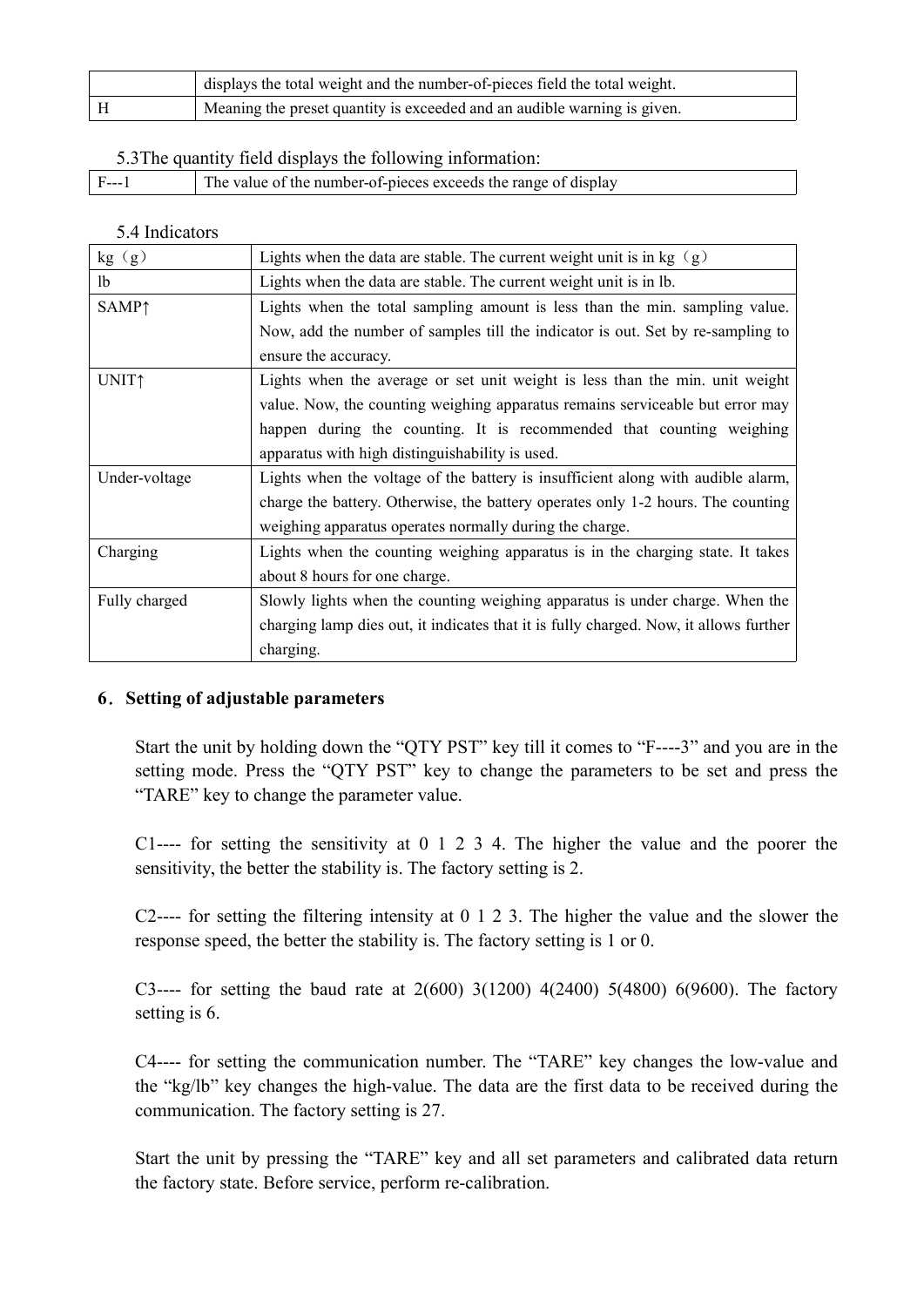7. Serial communication<br>
7.1 Serial communication protocol: baud rate: 600-9600 can set, the default s<br>
units: 8 units; ending unit: 1 unit; no calibration unit.<br>
7.2 Data format: 41-bit data output (ASCII code).<br>
WT space 7. Serial communication<br>
7.1 Serial communication protocol: baud rate: 600-9600 can set, the default settings is 9600; data<br>
units: 8 units; ending unit: 1 unit; no calibration unit.<br>
7.2 Data format: 41-bit data output ( 7. Serial communication<br>
7.1 Serial communication protocol: baud rate: 600-9600 can set, the default settings is 9600; data<br>
units: 8 units; ending unit: 1 unit; no calibration unit.<br>
7.2 Data format: 41-bit data output (A

|           | <b>7. Serial communication</b>                                                                                                                                                     |          |        |        |          |  |  |
|-----------|------------------------------------------------------------------------------------------------------------------------------------------------------------------------------------|----------|--------|--------|----------|--|--|
|           | 7.1 Serial communication protocol: baud rate: 600-9600 can set, the default settings is 9600; data                                                                                 |          |        |        |          |  |  |
|           | units: 8 units; ending unit: 1 unit; no calibration unit.                                                                                                                          |          |        |        |          |  |  |
|           | 7.2 Data format: 41-bit data output (ASCII code).                                                                                                                                  |          |        |        |          |  |  |
| <b>WT</b> | space                                                                                                                                                                              | negative | data   | unit   | enter    |  |  |
| 2 unit    | 1 unit                                                                                                                                                                             | 1 unit   | 7 unit | 3 unit | 1 unit   |  |  |
| UW        | space                                                                                                                                                                              | data     | unit   | enter  |          |  |  |
| 2 unit    | 1 unit                                                                                                                                                                             | 6 unit   | 2 unit | 1 unit |          |  |  |
| QT        | space                                                                                                                                                                              | data     | unit   | enter  | linefeed |  |  |
| 2 unit    | 1 unit                                                                                                                                                                             | 5 unit   | 4 unit | 1 unit | 1 unit   |  |  |
|           | When data is not negative, the negative unit is space, no showing data is also space.                                                                                              |          |        |        |          |  |  |
|           | For example: weight showing 12.345 kg, unit weight showing 12.34, pieces showing 1000 and                                                                                          |          |        |        |          |  |  |
|           | the output data is WT $\Box$ $\Box$ 12.345 $\Box$ kg $\downarrow$ UW $\Box$ $\Box$ 12.34 $\Box$ g $\downarrow$ QT $\Box$ $\Box$ 1000 $\Box$ Pcs $\downarrow$ $\leftarrow$ 41 bits. |          |        |        |          |  |  |
|           | To display accumulation                                                                                                                                                            |          |        |        |          |  |  |
|           | MW□□12345.6□kg↓15 bits                                                                                                                                                             |          |        |        |          |  |  |
|           |                                                                                                                                                                                    |          |        |        |          |  |  |
|           | $MQ \Box 12345 \Box Pcs \downarrow \leftarrow 14 \text{ bits}$                                                                                                                     |          |        |        |          |  |  |
|           | 7.3 Receive order: need to receive the communication, then receive order.                                                                                                          |          |        |        |          |  |  |
|           | When the communication setting is 27 (default statue), in other words Hexadecimal system 1BH,                                                                                      |          |        |        |          |  |  |
|           | the orders to scale are:                                                                                                                                                           |          |        |        |          |  |  |
|           | 1BH+70H(ACS II code p): print (scale required to send date once);                                                                                                                  |          |        |        |          |  |  |
|           | 1BH+71H(ACS II code q): calibration;                                                                                                                                               |          |        |        |          |  |  |
|           | 1BH+72H(ACS II code r): count;                                                                                                                                                     |          |        |        |          |  |  |
|           | 1BH+73H(ACS II code s): unit conversion;                                                                                                                                           |          |        |        |          |  |  |
|           |                                                                                                                                                                                    |          |        |        |          |  |  |
|           | 1BH+74H(ACS II code t): tare;<br>7.4 RS232C output pins content (DB9 socket): 2 pins: RXD; 3 pins: TXD; 5pins: GND. With                                                           |          |        |        |          |  |  |

QT space data unit enter linefeed<br>
2 unit 1 unit 5 unit 4 unit 1 unit 1 unit 1 unit<br>
When data is not negative; the negative unit is space, no showing data is also space.<br>
When data is OVIEquel 2.345 kg, unit weight showi When data is not negative, the negative unit is space, no showing data is also space.<br>
For example: weight showing 12.345 kg, unit weight showing 12.34, pieces showing 1000 and<br>
the output data is WTereu12.345ckgLUW $\text{CD1$ 

For example: weight showing 12.345 kg, unit weight showing 12.34, pieces showing 1000 and<br>the output data is WTcom 12.345chg UWp=12.34cg UTp=1000pPcs  $t$  -41 bits.<br>To display accumulation<br>MWp=12345.folight 15 bits<br>MNp=123 2 —— 3 commulation<br>  $.6 \Box kgl$  15 bits<br>  $\Box \Box c \Box k \Box t$  12 bits<br>
Free, 1ed to receive the communication, then receive order.<br>
Free meat to receive the communication, then receive order.<br>
Le are:<br>
SII code p): print (scale required 5 —— 5 MNcoc 12coroca 1 2 bits<br>  $\text{M}_\text{Q}=12345\text{eV}$  and to receive the communication, then receive order.<br>
3 Receive orders need to receive the communication, then receive order.<br>
When the communication setting is 27(default MQn12345nPes<sub>1</sub> $\leftarrow$  14 bits<br>
3. Receive order: need to receive the communication, then receive order.<br>
When the communication setting is 27(default statue), in other words Hexadecimal system<br>
1.9 then the communication s 3 Receive order: need to receive the communication, then receive order.<br>
When the communication setting is 27(default statue), in other words Hexadecimal system 1BH,<br>
to coder accompaction setting is 27(default statue), i When the communication setting is 27(default statue), in other words Hexadecimal system 1BH,<br>
ere orders to scale are:<br>
1BH+70H(ACS II code p): print (scale required to send date once);<br>
1BH+71H(ACS II code q): calibratio the orders to scale are:<br>
1BH+70H(ACS II code p): print (scale required to send date once) ;<br>
1BH+71H(ACS II code p): calibration;<br>
1BH+72H(ACS II code t): caunt;<br>
1BH+73H(ACS II code t): tare;<br>
1BH+74H(ACS II code t): ta Do DoEvents 1BH+72H(ACS |I code r): count;<br>
1BH+73H(ACS |I code s): unit conversion;<br>
1BH+74H(ACS |I code t): tare;<br>
4 RS232C coutput pins content (DB9 socket): 2 pins: RXD; 3 pins: TXD; 5pins: GND. With<br>
omputer RS23C cocket(1DB9 so 1BH+73H(ACS II code s): unit conversion;<br>
1BH+74H(ACS II code t): tare;<br>
.4 RS232C output pins content (DB9 socket): 2 pins: RXD; 3 pins:<br>
omputer RS232C socket (DB9 socket) connected:<br>  $2 \longrightarrow 3$ <br>  $3 \longrightarrow 2$ <br>  $5 \longrightarrow 5$ <br>
For exam 1BH+74H(ACS II code t): tare;<br>
.4 RS232C output pins content (DB9 socket): 2 pins: RXD; 3 pins: T<br>
omputer RS232C socket (DB9 socket) connected:<br>  $2 \frac{2}{3}$ <br>  $3 \frac{3}{3}$ <br>  $3 \frac{2}{3}$ <br>  $5 \frac{1}{3}$ <br>
For example: when setting C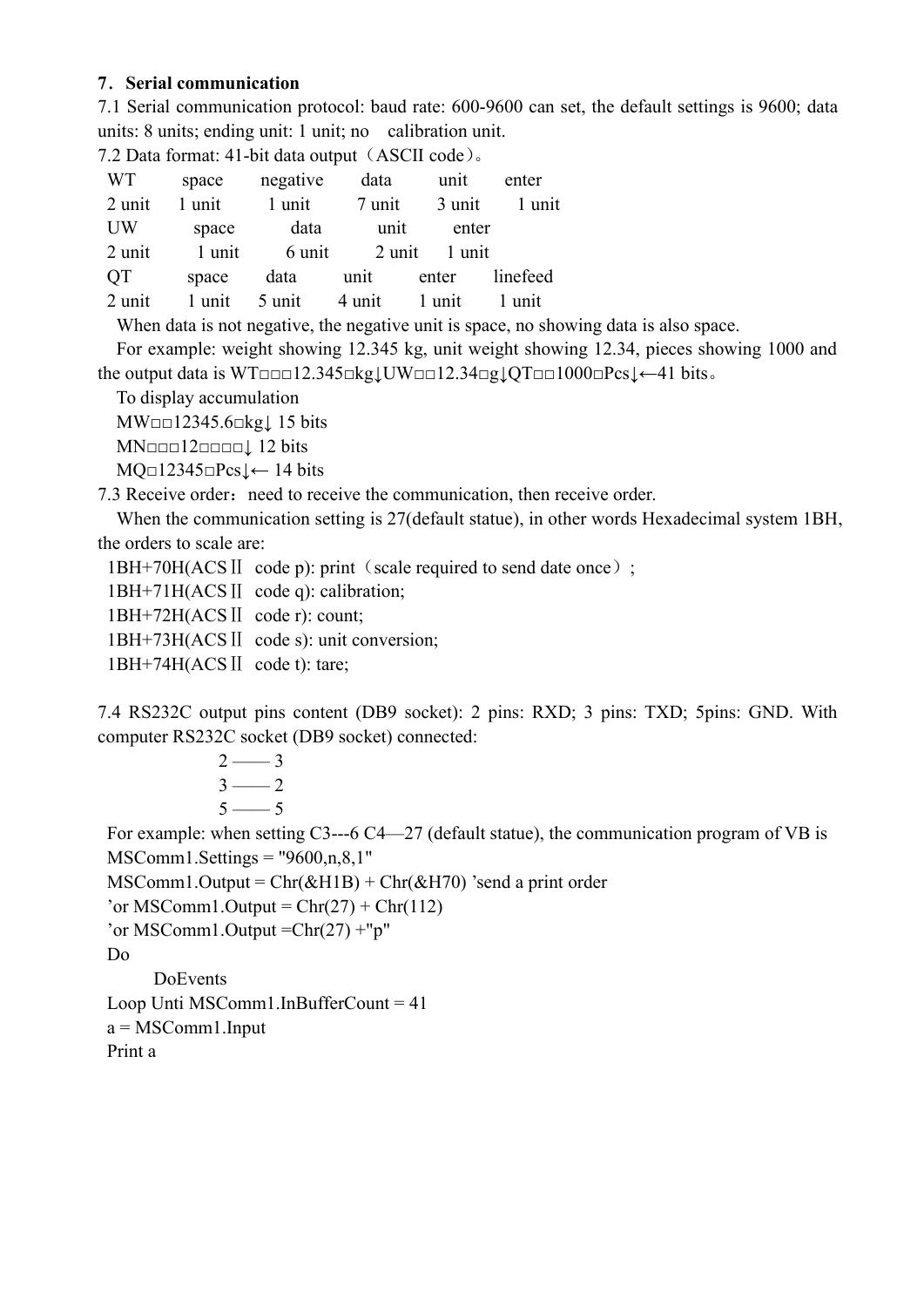

- limit).
- 11.1 We provide warranty within the scope of the statutory regulations of provides and the scope of the scale on a firm table for operation, and make sure that the operating limit).<br>
10.1 The electronic scale is a precisi
- 
- 

**autions for operation**<br>
10.1 The electronic scale is a precision instrument which is to be gently handled during the<br>
weighing of articles. Avoid impact and heavy load on top (never exceed its max. weighing<br>
1mit).<br>
10.2 **autions for operation**<br>
10.1 The electronic scale is a precision instrument which is to be gently handled during the weighing of articles. Avoid impact and heavy load on top (never exceed its max. weighing limit).<br>
10.2 P **autions for operation**<br>
0.1 The electronic scale is a precision instrument which is to be gently handled during the<br>
weighing of articles. Avoid impact and heavy load on top (never exceed its max. weighing<br>
10.2 Place th **autions for operation**<br>
10.1 The electronic scale is a precision instrument which is to be gently handled during the<br>
weighing of articles. Avoid impact and heavy load on top (never exceed its max. weighing<br>
10.2 Place t **autions for operation**<br>
0.0.1 The electronic scale is a precision instrument which is to be gently handled during the weighing of articles. Avoid impact and heavy load on top (never exceed its max. weighing limit).<br>
10.2 10.1 The electronic scale is a precision instrument which is to be gently handled during the weighing of articles. Avoid impact and heavy load on top (never exceed its max. weighing limit).<br>
10.2 Place the scale on a firm weighing of articles. Avoid impact and heavy load on top (never exceed its max. weighing<br>
limit).<br>
10.02 Place the seale on a firm table for operation, and make sure that the operating<br>
environment of the balance is free limit).<br>
10.2 Place the scale on a firm table for operation, and make sure the<br>
environment of the balance is free of great vibration and interference<br>
and of corrosive gases and liquids.<br>
10.3 Ensure the warm-up time afte 10.2 Place the scale on a firm table for operation, and make sure that the operating<br>
convironment of the balance is free of great vibration and interference of power supply,<br>
10.3 Finsure the warm-up time after power-on. environment of the balance is free of great vibration and interference of power supply,<br>
and of corrosive gases and liquids.<br>
10.3 Ensure the warra-up time after power-on.<br>
10.4 When the under-voltage indicator lights, it and of corrosive gases and liquids.<br>
10.3 Ensure the warm-up time after power-on.<br>
10.3 Ensure the warm-up time after power-on.<br>
10.4 When the under-voltage indicator lights, it means the battery needs charging. No charge 10.3 Ensure the warm-up time after power-on.<br>
10.4 When the under-voltage indicator lights, it means the battery needs charging. No charge at<br>
the moment may lead to inaccuracy or instability in weighing.<br>
The Warrrantty<br> 10.4 When the under-voltage indicator lights, it means the battery needs charging. No charge at<br>the moment may lead to inaccuracy or instability in weighing.<br>The Warrantty<br>11.1 We provide warranty within the scope of the s the moment may lead to inaccuracy or instability in weighing.<br> **e. Warranty** within the scope of the statutory regulations, however we are entitled to either all to provide varianty within the scope of the statutory regul 11. I We provide warranty<br>
11. I We provide warranty within the scope of the statutory regulations, how<br>
repair or replace the defective product.<br>
11.2 Within one year after purchase, the producer offers a free rep<br>
Produc